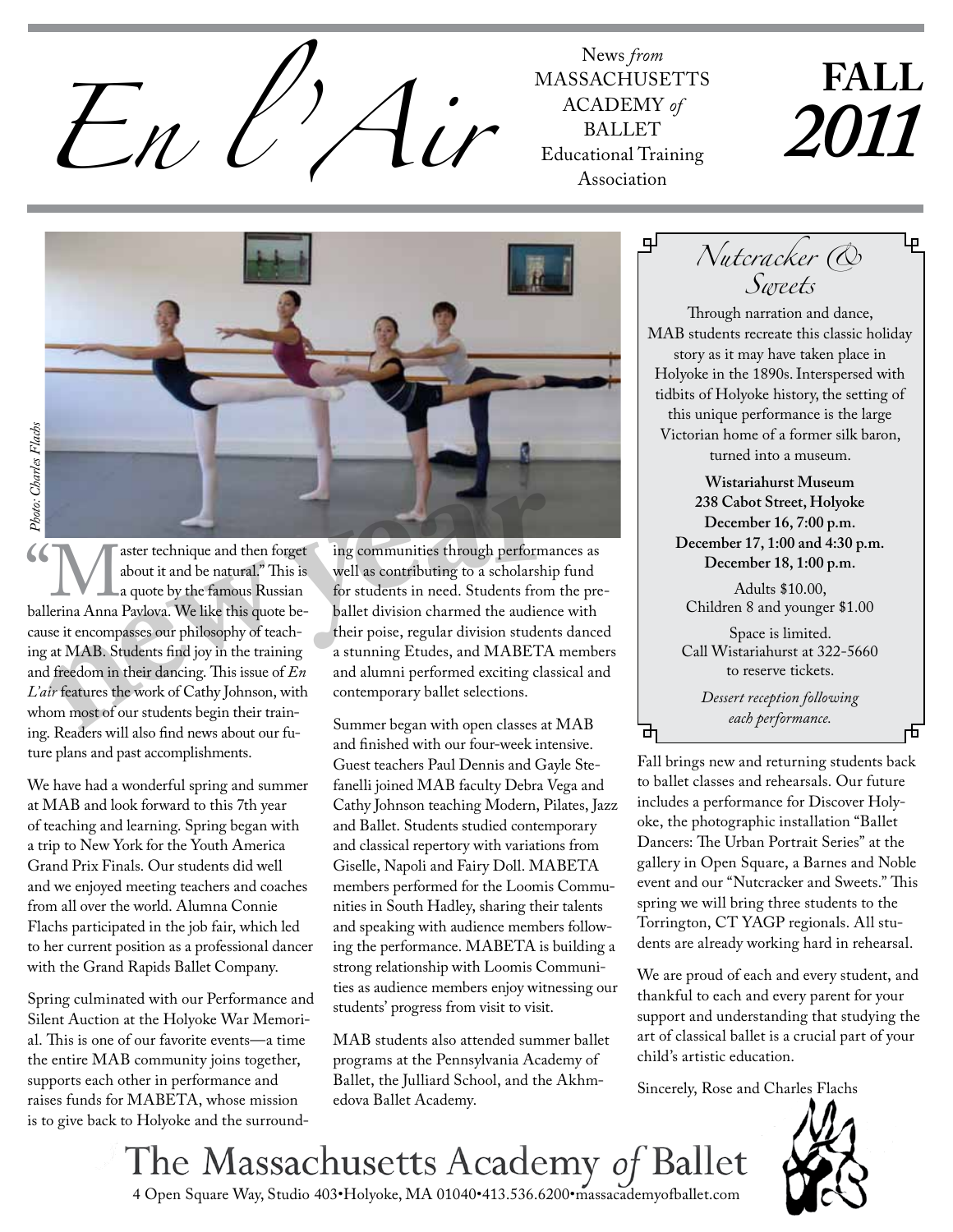## *En L'Air*

#### **Tiny TOTS, Creative Movement & Pre-Ballet: Building Blocks of Classical Ballet**

*by Judy Hubeny*

Ballet has long been one of the most<br>beautiful and timeless art forms<br>studied and perfected by dancers all<br>over the world. It is an awe-inspiring form of beautiful and timeless art forms studied and perfected by dancers all dance, with such grace and fluidity of movement that the beauty can take one's breath away! But when one is a ballet student, it is also a serious endeavor. Through time, effort, and perseverance, the grace and beauty of movements become what we enjoy as classical ballet.

Massachusetts Academy of Ballet embraces students at all levels of skill, with instruction available to children in their pre-school years. Programs like Toddlers On Toes (TOTS), Creative Movement, and Pre-Ballet provide young dancers with opportunities to learn the basics of ballet in a warm and inviting environment.

Cathy Johnson, Children's Division Instructor at MAB since 2006, has been teaching her young dancers (some of whom have only been walking for a few years!) the basic foundations of ballet in a happy and fun atmosphere. Cathy engages their interest and encourages their participation in learning these basics through the use of creative and exciting educational methods. Classwork includes the imaginative "Hello Dances,"

"Fairy Walks," and "Trampoline Jumps" as well as conditioning exercises such as the "Flying Banana" and "Tickle Bugs," which all focus on basic ballet skills such as pointing the toes; maintaining proper ballet posture; increasing flexibility; holding one's balance; using the imagination; and working on rhythm, musicality, and coordination of movements, all the while keeping these young dancers focused and in motion.

children in their pre-school children are truly enjoying the excitement<br>like Toddlers On Toes and fun of experiences presented that day!<br>
re Movement, and Pre-Bal-<br>
classroom activities are designed to focus on<br>
s of balle Parents sitting in the waiting room often hear the giggles and lively voices coming from Cathy's class and it is clear that the children are truly enjoying the excitement and fun of experiences presented that day! Little do the children know that the fun classroom activities are designed to focus on developing the basic ballet skills they will need as they progress through the MAB syllabus of yearly goals! Children come bounding out of Cathy's class pink-cheeked from the physical challenges and happy to show just how well they danced while in her class. Cathy says, "Whether these young students ultimately become professional dancers or not, hopefully this pre-ballet foundation is just the beginning chapter in the story of their lifelong study of and appreciation for the wonderful art of classical ballet!"



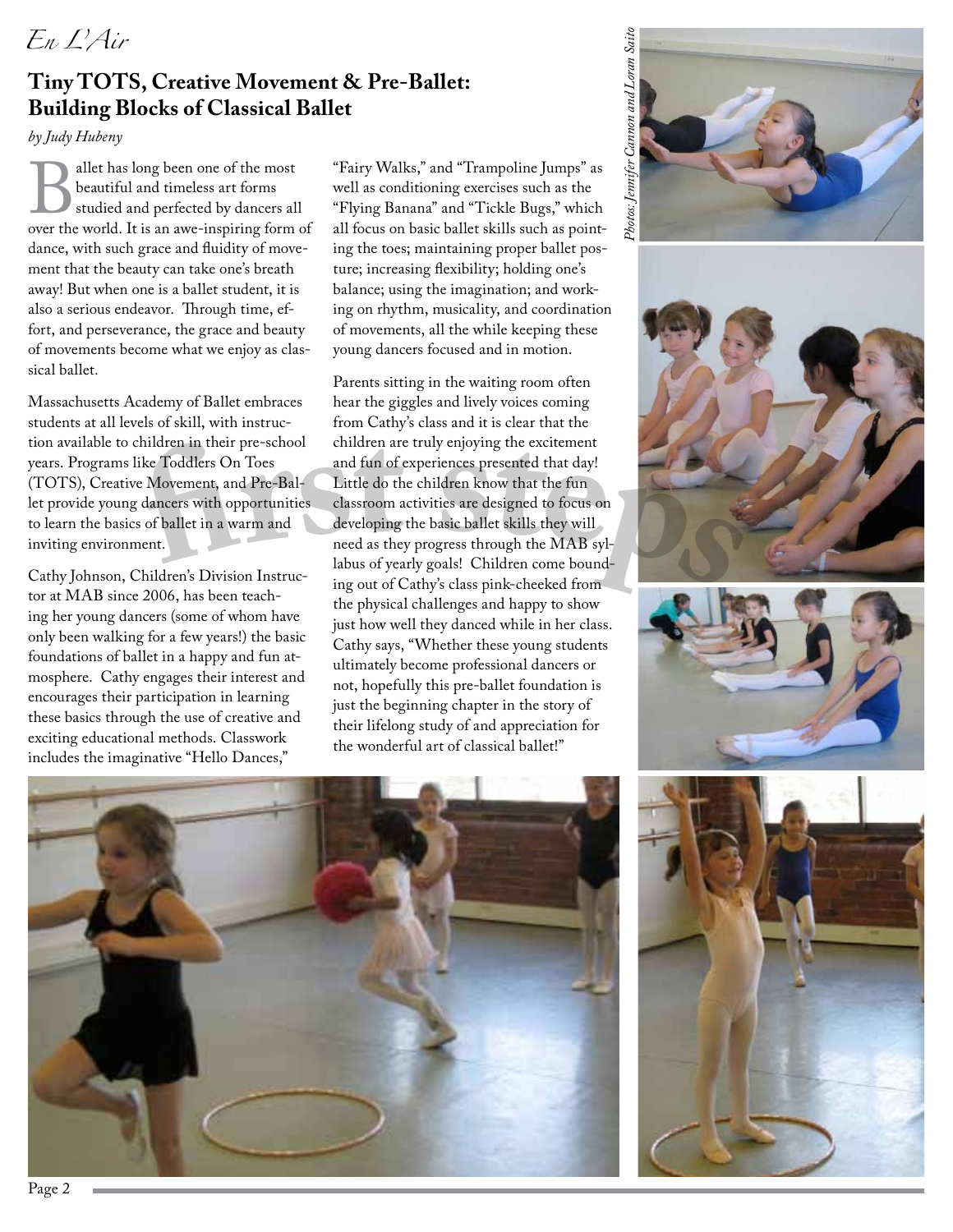#### News *from* MASSACHUSETTS ACADEMY of BALLET Educational Training Association • Fall 2011









#### **Massachusetts Academy**  *of* **Ballet Faculty**

Rose and Charles Flachs, Artistic Directors

Cathy Johnson, Pre-ballet Division and Adult Ballet

Debra Vega, Jazz and Tap

❀❀❀

Newsletter design: Loran Diehl Saito





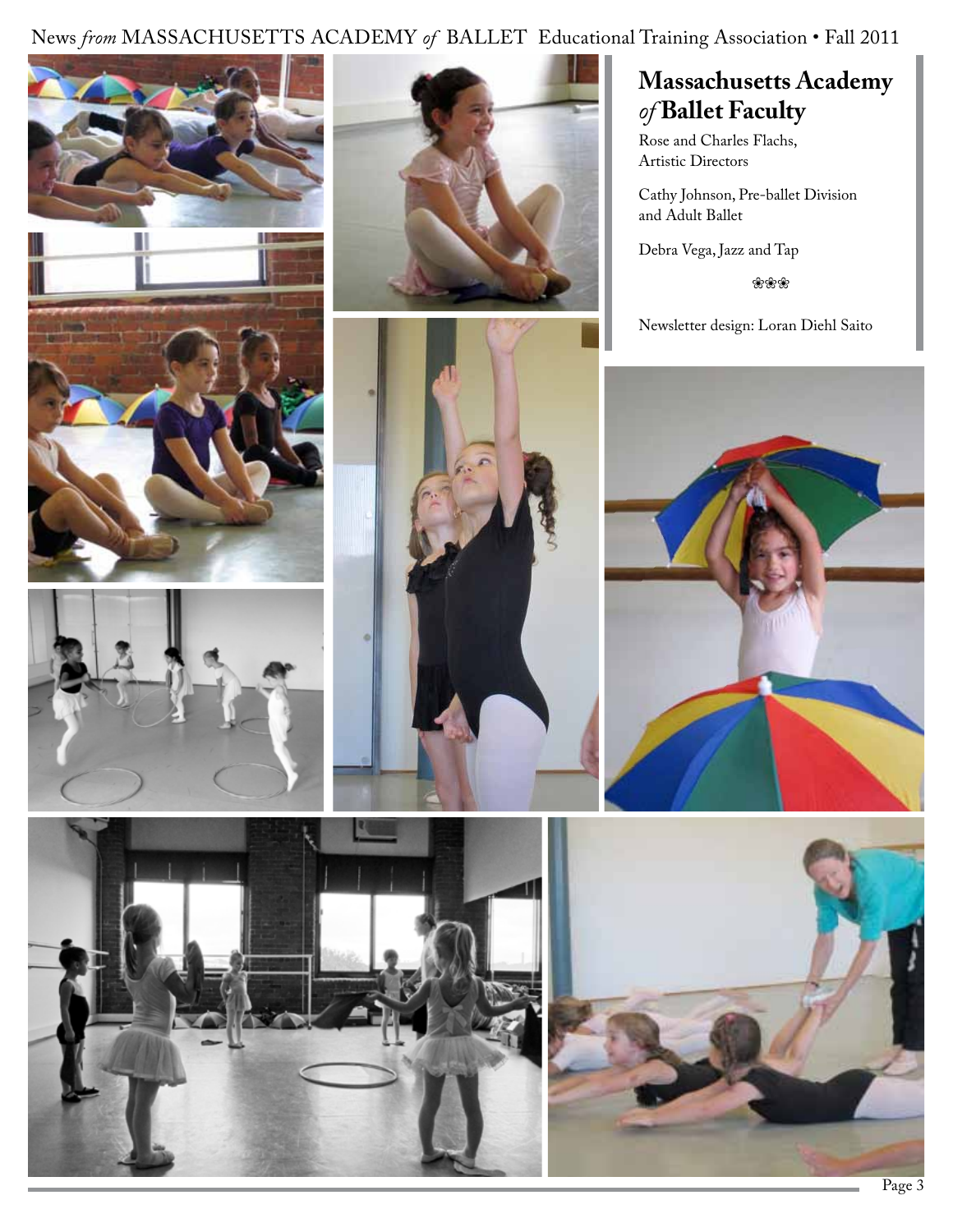#### *En L'Air* **Two Weeks at Pennsylvania Academy of Ballet**

*by Liam Saito*

The day after this year's spring per-<br>formance, my mother and I drove to<br>Narberth, Pennsylvania where I at-<br>tended two weeks of Pennsylvania Academy formance, my mother and I drove to Narberth, Pennsylvania where I atof Ballet's summer intensive. I think it was a great chance for me to get a change of scene and take classes with some really great teachers teaching the same kind of curriculum that I get here at MAB.



Pennsylvania Academy of Ballet is run by Mr. and Mrs. White, who both had very prominent careers as dancers in the Ballet Nacional de Cuba. Rose and Charles trained with them and they

teach a Vaganova technique very similar to the one we study at MAB.

When I arrived at my host family's house I was meeting them for the first time, so I was very nervous, but they were very kind and welcoming to me so I soon got comfortable. The family I was staying with had 3 other children involved with the program, including a boy who was in all of my classes. My host mother told me that I should expect to be too exhausted for the first week or so to take any evening classes. So for the first week we left the studio at around 6:30.

Every day we would leave the house at 8:30 and drive 45 minutes to the studio in Narberth. My first class was at 9:30 and I would usually have 2-3 ballet classes depending on whether or not I was taking a night class, and once a week I had classes such as Pilates, jazz, ballroom, and partnering. I also had about an hour and a half for lunch and a few other breaks here and there.

trained with<br>them and they<br>improved there and I hope to get even more<br>out of it next time.<br>Springfield Wome<br>the Arts<br> $\frac{1}{2}$ <br> $\frac{1}{2}$ <br> $\frac{1}{2}$ <br> $\frac{1}{2}$ <br> $\frac{1}{2}$ <br> $\frac{1}{2}$ <br> $\frac{1}{2}$ <br> $\frac{1}{2}$ <br> $\frac{1}{2}$ <br> $\frac{1}{2}$ <br> $\frac{1$ I had a really great time there this summer and I plan to go back next year. I think that I improved there and I hope to get even more out of it next time.

#### **MABETA Board**

Jennifer Cannon Charles Flachs Rose Marie Flachs Deb Gauthier Deborah Haas Judy Hubeny Cathy Johnson Anne Lytle Brittney Noble Navae Rodriguez Loran Saito MJ Wraga

#### **Thank you MABETA donors!**

Sarah Boy Deborah Haas Marsha Lieberman Ron McKinney Elizabeth Odell & Nancy Maynard Theodore Paradise Bruce & Cristine Rockwell Springfield Women's League for the Arts

## *Thank you*

to the individuals, organizations, and businesses who donated so generously to MABETA's 2nd **Annual Silent Auction**!

350 Grille Children's Museum at Holyoke Claudette Lambert Peterson Claudia Johnsen Deb Gauthier & Rosanna Wilkins Divina Acker Don Winchester Liquors Eastern States Exposition Elegant Knits Enchanted Circle Theater FLN-MAR Rubber and Plastics, Inc. Gold's Gym Grynn & Barrett Studios

Holyoke Rows It's All About Me Jacob's Pillow Kiddly Winks Leah Spinrad / Riverspring Healing Arts LEGO Systems, Inc. Mane Event Matisse Madden Mimi's Creations / Pat Leader New Century Theatre Orchards Golf Club River Valley Market Serene Salon & Spa

. . . . . . . . . . . . . . . .

Sister's Kids Springfield Symphony Orchestra Sutter's Jewelry The Claw Foot Tub/Mary Moore Cathcart The Majestic Theater The Spirit Shoppe The Tavern Restaurant Vega Yoga & Movement Arts Whitestone Marketing Group and Go Graphix Wistariahurst Museum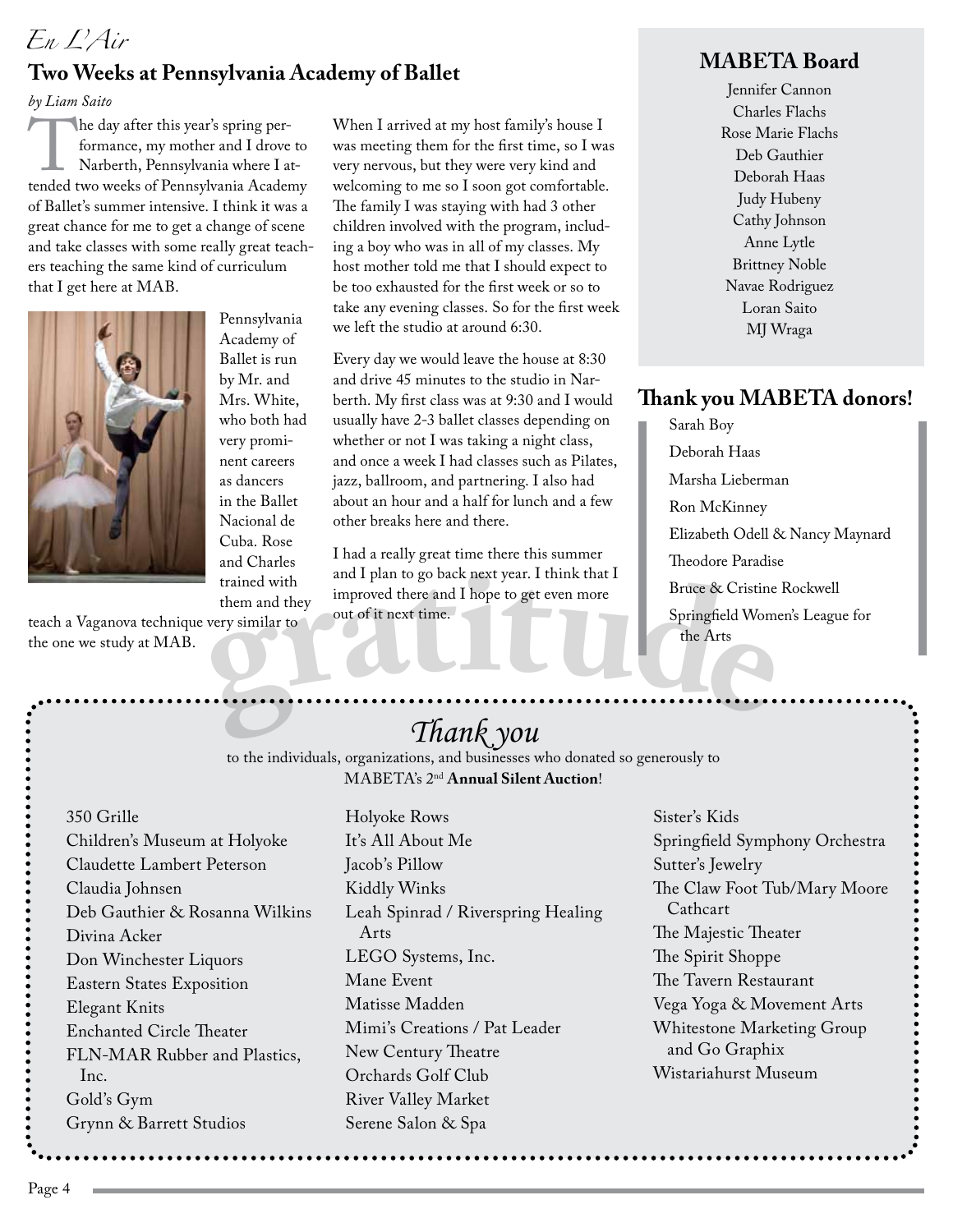#### **A Day in the Life of a Professional Ballet Dancer**

*by Connie Flachs, MABETA alumna*



*Connie and her roommate, Yuka, in front of their new workplace, the Martin Wege Theater*

## **7:50 a.m.**

**wo<sup>r</sup>kin<sup>g</sup>** My alarm goes off. I reluctantly drag myself out of my nice warm bed (Michigan is getting COLD). Quickly, I pull on a leotard I love and layer on sweaters and warm pants over that. A little extra effort goes into my hair and makeup today; Wes Chapman, a former dancer with ABT with many other impressive credentials, is coming today to begin setting *Dracula*. He may or may not already know the casting, but I'm sure he'll be observing class and I want to make sure I look acceptable!

## **9:00 a.m.**

We arrive at the ballet building, which houses our in-house theater as well as four studios. I drop off my lunch at the fridge, grab my warm-ups from my locker, and take my spot at the barre to do a few ankle rotations and calf stretches before class starts.

## **9:30 a.m.**

We begin pliés, getting our bodies ready for the day ahead of us. Company class is relatively relaxed; as professional dancers we are given the freedom to do what feels right for our bodies—within reason. I have a feeling

cartwheels might be frowned upon. Class is still about improving technique, despite its dual function as a warm-up.

## **10:45 a.m.**

Wes did watch some of class and conversed with our artistic director. The schedule for today is posted on the bulletin board, along with casting for *Dracula*. I am dancing one of "Lucy's Friends" and second cast as "Vampire Bride #2." I don't know exactly what that means, but both sound like fun.

## **12:00 p.m.**

After a break, rehearsal for the Snow scene in *Nutcracker* starts. Even though our next show is *Dracula*, we have to begin preparing for future shows, like *Nutcracker*. In fact, we've already begun learning *Napoli* variations, which we won't be dancing until February.

## **1:00 p.m.**

"Vampire Bride #2" is actually one of Dracula's three brides. Dracula feeds, houses, and clothes us, so we, as Wes said, "do basically anything to make him happy." This part is a riot, and while most of what we're learning is mime and staging (along with some teeth fang baring), the amount of acting and character development make working on this scene an enriching experience.

## **3:00 p.m.**

After a break for lunch, we're back working on *Dracula*. As the second cast, we rehearse everything in the back, but often we get our own chance to run through the choreography and receive notes and corrections. My feet are beginning to hurt as I approach my fifth hour in pointe shoes, so on one of our fiveminute breaks I whip off my shoes and put my legs up against the wall. A couple of fellow dancers and I discuss the finer points of vampire lore (some people say they can turn into bats, mist, and snakes—who knew?) before we're called back to our rehearsal.

## **6:00 p.m.**

Done for the day! On my way out I check the bulletin board for tomorrow's schedule and see a paper posted with audience responses to our previous show series. There are a bunch of letters and emails from attendees who said they loved the show. One person even mentions one of my performances of *Fairy Doll* pas de trois as their favorite part of the program!

## **11:00 p.m.**

After grocery shopping, showering, eating, checking e-mail, and cleaning up dinner, it's already eleven o'clock. I have pointe shoes to sew, but they'll have to wait for tomorrow. I snuggle back into my warm sheets, review a few phrases of choreography in my mind, and then close my eyes for some much needed rest. Dancing all day ensures a good night's sleep!

*Connie Flachs was recently hired to dance with Grand Rapids Ballet Company in Grand Rapids, Michigan. An alumna of Massachusetts Academy of Ballet, Connie was recruited for her new job during the job fair at Youth America Grand Prix 2011, where she performed as a finalist.*

#### *Live Dance!* Group ticket opportunity

#### Join MAB for **Suzanne Farrell Ballet**

UMASS Fine Arts Center Wednesday, February 22, 2012 7:30 pm

*Suzanne Farrell ballet has been hailed by the* New York Times' *Chief Dance Critic as "one of the most courageous projects in ballet today."*

We have reserved a block of tickets in Section 4, Center, Rows R- U

Group rate: Adults \$34, Students \$10

Please let Deb Haas know by November 15 if you would like to reserve seats. Email: debkhaas@gmail.com More info at https://fac.umass.edu/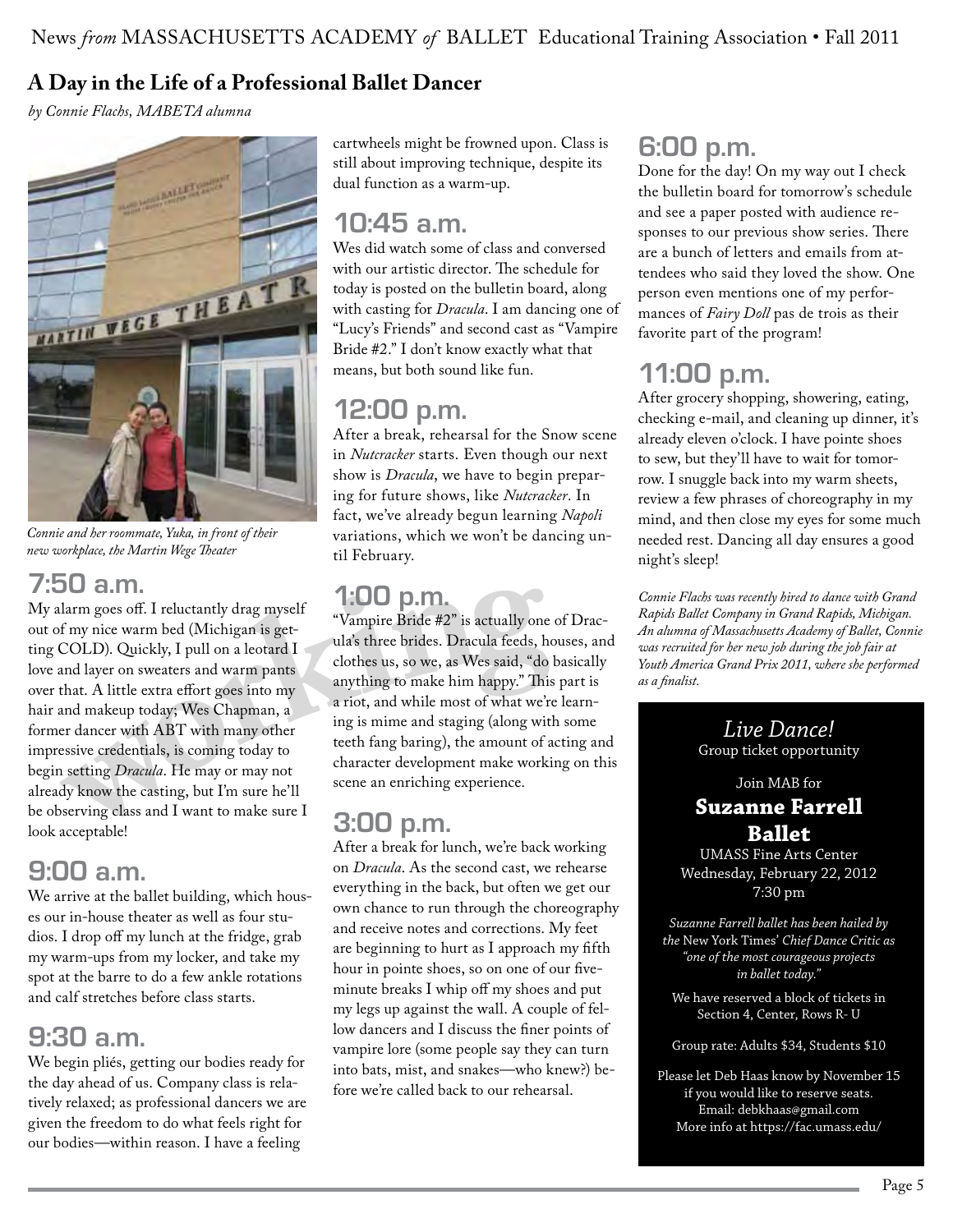## *En L'Air*

#### **Moments from the Spring Performance June 11, 2011 • Holyoke War Memorial Auditorium** *Photos: Ron McKinney*

Photos on this page (top to bottom, left to right): Abby Lieberman in *Fishnets*, choreographed by Matisse Madden; Calvin Ticknor-Swanson, Anna Lally, and Liam Saito in *Sleeping Beauty* variation; Angela Gauthier in "Cool" from *West Side Story*; MABETA Alumna Kelsey Chamberlain performs *Sigh No More*, her own choreography; Debra Vega's jazz class performs "Cool;" Spring Ballet poster; Emlyn Fenwick-Homstead in "Cool;" Angela Gauthier in *The Moods of the Sea*, choreographed by Lynn Elam with additional choreography by Debra Vega; Abby Lieberman in *Fishnets*; Amalyah Leader performs *Siguriya* (Flamenco), choreographed by Ines Arrubula; Rebecca Howard in "Cool;" Freya Johnsen performing class études.





Massachusetts Academy of Ballet



















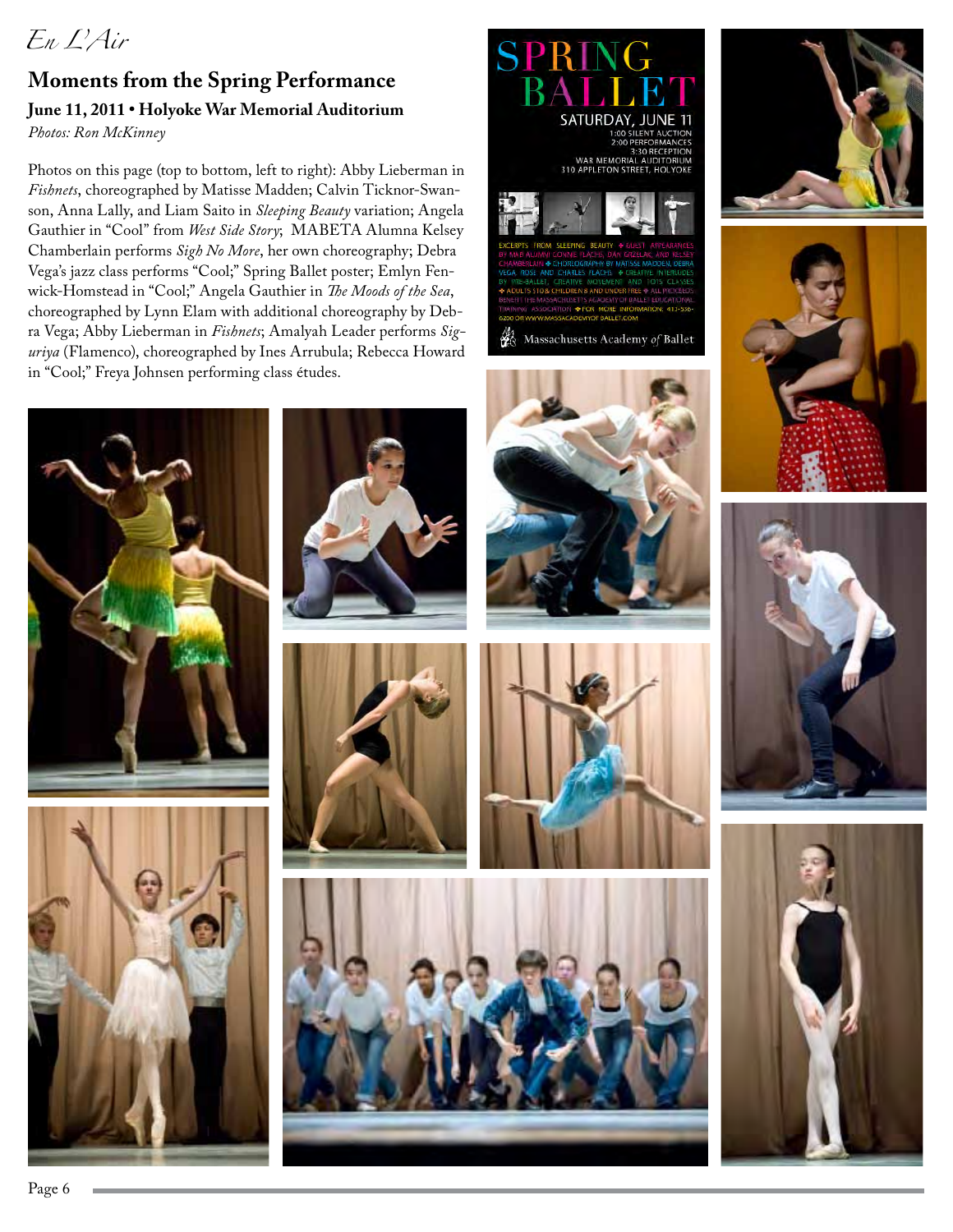News *from* MASSACHUSETTS ACADEMY of BALLET Educational Training Association • Fall 2011









#### **Charles Flachs Interviewed for** *Dance* **Magazine**

Writer Elaine Stuart interviewed Charles for an article in the September issue of *Dance Magazine*, titled "Does Gender Matter in Class?" In the article, Charles shared his experiences of working with young men, and the ways in which he tries to prepare them for life as a male professional ballet dancer. Check out the copy of the article on the studio bulletin board!

This page (top to bottom, left to right): Angela Gauthier in *The Moods of the Sea,* Izzy Haas and Gabrielle Engel in class études, Abby Lieberman in class études, Izzy Haas in "Cool," and Alumni Connie Flachs and Dan Grzylak perform *In a Spin*, choreographed by Charles Flachs.

## **SAVE THE DATE** November 13, 2011

Barnes & Noble **Bookfair Fundraiser** for MABETA

In-store performances by MAB students 11:00 a.m.  $-3:00$  p.m.

Can't make the event...

shop online at bn.com/bookfairs November 13-18 use bookfair code 10579977 when checking out

Thanks!